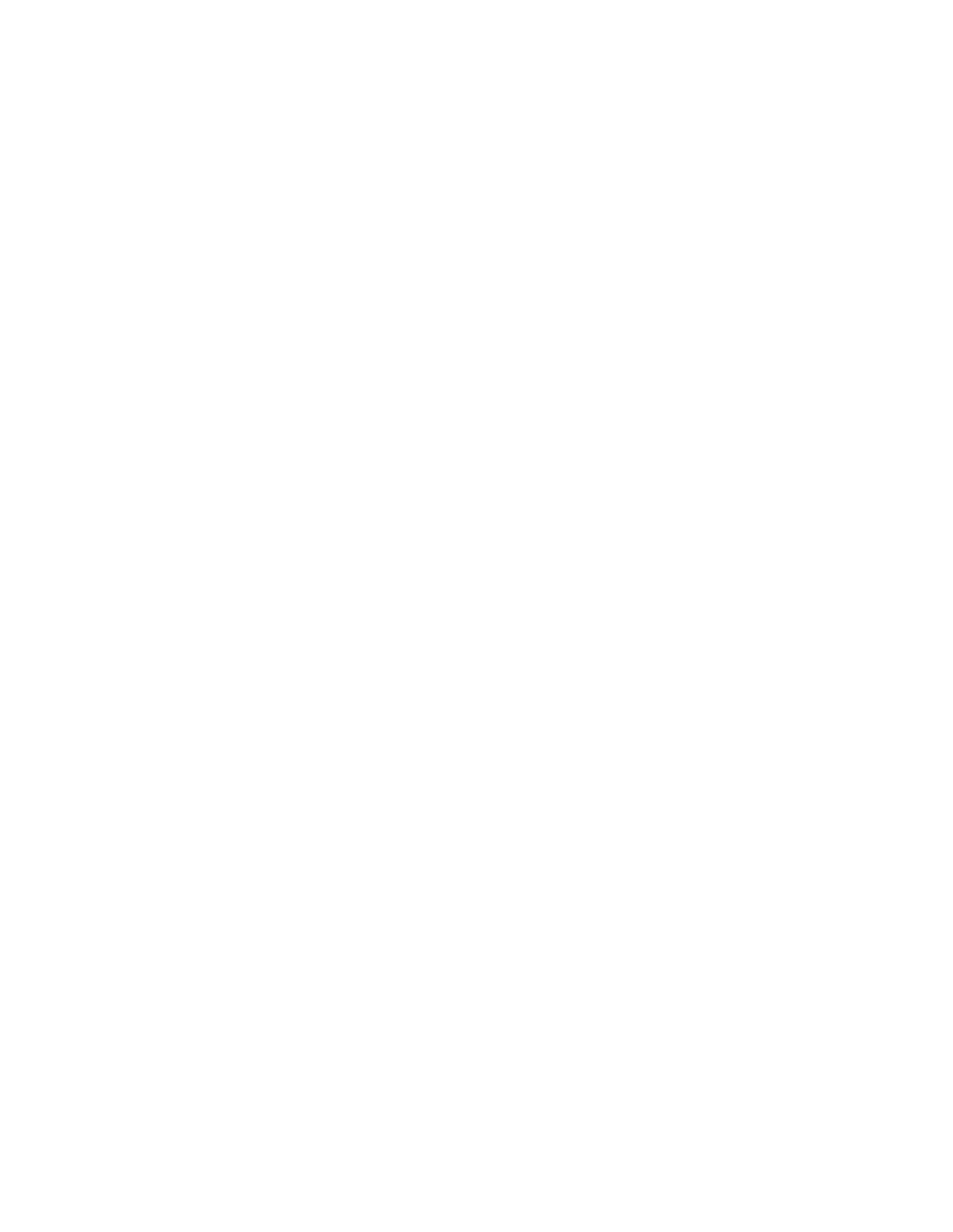# SF - 4Base-Scorecard: CHC133 - 09-01-16 - SF 4 @ CHC 5 ين SF - 4Base-Scorecard: CHC133 - 09-01-16<br>\* WP: Smith - LP: Strickland - Sv: Edwards - CHC rec 86-47- Pence is Top Contributor in SF loss - Fowler for CHC

 $\cdot \mathbf{Q}_{\text{Base}}$ 

The 4Base trademark is own

ed by Cycled Solutions LLC.

|              | SF - 4BaseScore - Player 4Score by Batting Order<br>CHC133 - 09-01-16 - SF 4 @ CHC 5<br>WP: Smith - LP: Strickland - Sv: Edwards - CHC rec 86-47 - Pence is Top Contributor in SF loss - Fowler for CHC |              |              |                         |            |    |                  |                         |                      |                |                |  |  |  |  |
|--------------|---------------------------------------------------------------------------------------------------------------------------------------------------------------------------------------------------------|--------------|--------------|-------------------------|------------|----|------------------|-------------------------|----------------------|----------------|----------------|--|--|--|--|
|              |                                                                                                                                                                                                         |              |              |                         |            |    | <b>Bat Order</b> |                         |                      |                |                |  |  |  |  |
| Player       | Team                                                                                                                                                                                                    | Position     | $\mathbf{1}$ | $\overline{\mathbf{2}}$ | 3          | 4  | 5                | 6                       | $\overline{7}$       | 8              | 9              |  |  |  |  |
| Pence        | SF                                                                                                                                                                                                      | <b>RF</b>    |              |                         |            | 13 |                  |                         |                      |                |                |  |  |  |  |
| Posey        | SF                                                                                                                                                                                                      | $\mathsf{C}$ |              |                         | $\sqrt{5}$ |    |                  |                         |                      |                |                |  |  |  |  |
| Span         | SF                                                                                                                                                                                                      | CF           | 5            |                         |            |    |                  |                         |                      |                |                |  |  |  |  |
| Panik        | SF                                                                                                                                                                                                      | 2B           |              |                         |            |    |                  | $\overline{\mathbf{3}}$ |                      |                |                |  |  |  |  |
| <b>Belt</b>  | SF                                                                                                                                                                                                      | 1B           |              |                         |            |    |                  |                         |                      | $\overline{2}$ |                |  |  |  |  |
| Crawford     | SF                                                                                                                                                                                                      | SS           |              |                         |            |    | $\overline{2}$   |                         |                      |                |                |  |  |  |  |
| Samardzija   | SF                                                                                                                                                                                                      | P            |              |                         |            |    |                  |                         |                      |                | $\overline{2}$ |  |  |  |  |
| <b>Nunez</b> | SF                                                                                                                                                                                                      | 3B           |              |                         |            |    |                  |                         | $\blacktriangleleft$ |                |                |  |  |  |  |
| Pagan        | SF                                                                                                                                                                                                      | LF           |              | $\blacktriangleleft$    |            |    |                  |                         |                      |                |                |  |  |  |  |
| Parker       | SF                                                                                                                                                                                                      | PH           |              |                         |            |    |                  |                         |                      |                | $\pmb{0}$      |  |  |  |  |

Scorecard Sponsored By



**GO** - Meal and Fitness Tracker By Iolo

https://itunes.apple.com/us/app/go-meal-and-fitness-track-er/id785910082?mt=8

# SF - 4Score Box - Player Totals<br>CHC133 - 09-01-16 - SYE4 @ CHC133<br>WP: Smith - LP: Strickland - Sv: Edwards - CHC rec 86-47 - Pence is Top Contributor in SF loss - Fowler for CHC

| Player        |    | Team Position | Bat<br>Ord #     | Credit For Run      | PA Bases       | <b>BR</b> Bases           | <b>Bases Pushed</b> | Player 4Score  | Appearances    | Productivity<br>Rate |
|---------------|----|---------------|------------------|---------------------|----------------|---------------------------|---------------------|----------------|----------------|----------------------|
| Pence         | SF | RF            | 4                | $\overline{2}$      | $\,$ 5 $\,$    | 0                         | 6                   | 13             | $\overline{4}$ | 3.250                |
| Posey         | SF | $\mathsf C$   | 3                | $\mathbf{1}$        | $\mathbf{1}$   | 3                         | $\pmb{0}$           | $\,$ 5 $\,$    | $\sqrt{4}$     | 1.250                |
| Span          | SF | CF            | $\overline{1}$   | $\mathbf 0$         | 3              | $\overline{c}$            | 0                   | 5              | $\overline{4}$ | 1.250                |
| Panik         | SF | 2B            | $\,6$            | $\mathsf{O}\xspace$ | $\mathbf{1}$   | $\ensuremath{\mathsf{3}}$ | $-1$                | $\mathbf{3}$   | $\sqrt{4}$     | 0.750                |
| Belt          | SF | 1B            | $\bf 8$          | $\mathbf 0$         | $\overline{1}$ | $\mathbf{1}$              | $\pmb{0}$           | 2              | 3              | 0.667                |
| Crawford      | SF | SS            | $\sqrt{5}$       | $\mathsf{O}\xspace$ | $\mathbf{1}$   | $\pmb{0}$                 | $\mathbf{1}$        | $\overline{2}$ | $\overline{4}$ | 0.500                |
| Samardzija    | SF | $\mathsf{P}$  | $\boldsymbol{9}$ | $\mathbf{1}$        | $\pmb{0}$      | $\pmb{0}$                 | $\mathbf{1}$        | $\overline{2}$ | $\overline{2}$ | 1.000                |
| Nunez         | SF | 3B            | $\overline{7}$   | $\mathsf 0$         | $\pmb{0}$      | $\pmb{0}$                 | $\mathbf{1}$        | $\mathbf{1}$   | 3              | 0.333                |
| Pagan         | SF | LF            | $\sqrt{2}$       | $\mathbf 0$         | $\pmb{0}$      | $\pmb{0}$                 | $\mathbf{1}$        | $\mathbf{1}$   | $\overline{4}$ | 0.250                |
| Parker        | SF | PH            | $\boldsymbol{9}$ | $\mathsf 0$         | $\pmb{0}$      | $\mathsf 0$               | $\mathsf{O}\xspace$ | $\mathsf 0$    | $\mathbf{1}$   | 0.000                |
| <b>Totals</b> |    |               |                  | 4                   | 12             | 9                         | 9                   | 34             | 33             | 1.030                |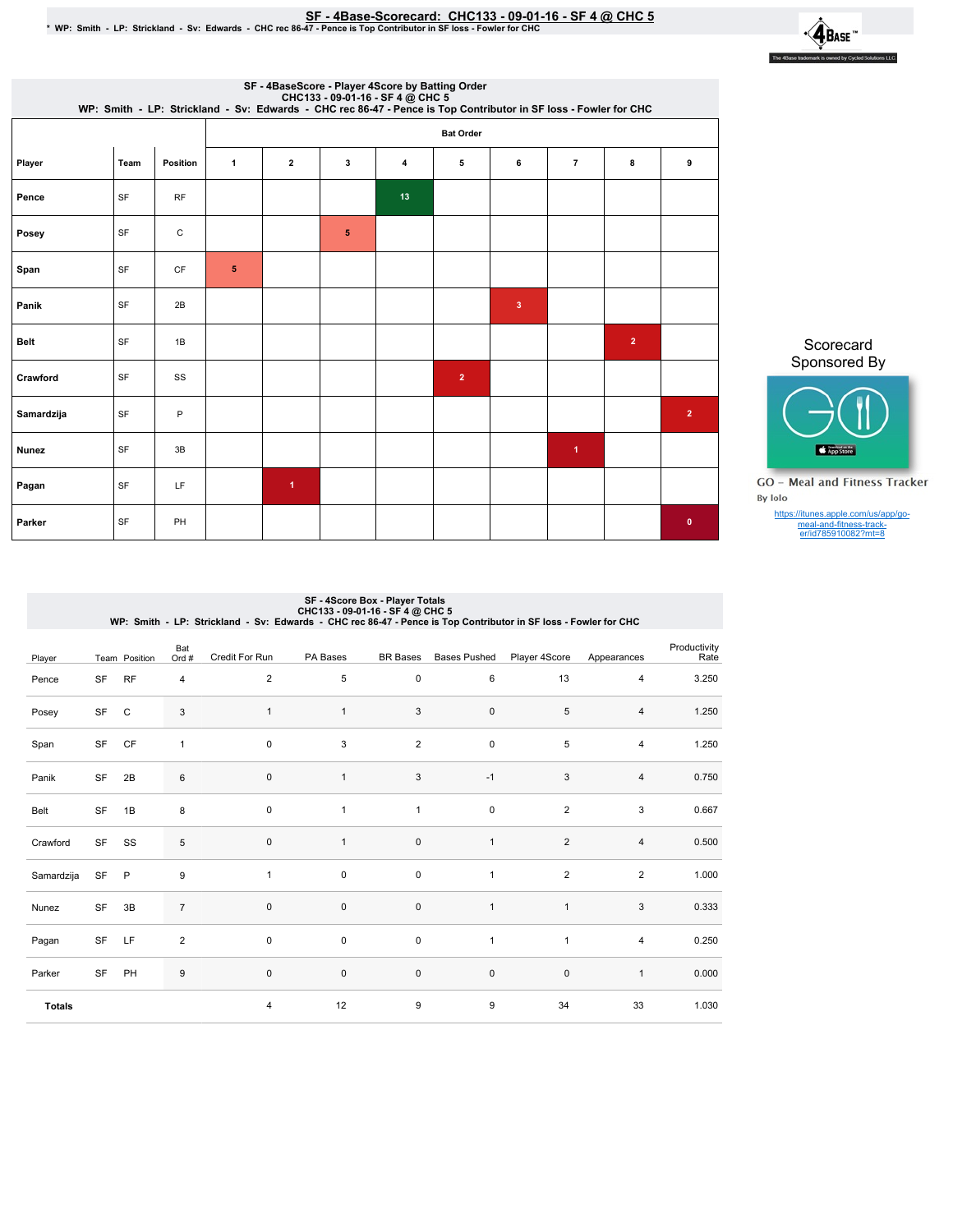: 3 6PLM: /3 6WLFNDOG 6Y (GZDUGV & +&UF  $\frac{6)$  %DVH6FRUHFDUG & +& 6) #  $&8+&8$ 

|            | 6)<br>%DVH6FRUH 300 HU 6FRUHE\%DWMQJ2UGHU<br>$8 + 8$<br>$\begin{array}{ll} 6) & \text{\#} & 8+8 \\ & 3\,\text{HOFHM}\,7\,\text{RS}\,\&\text{RGMIEXWRULQ}\,6) \text{ GRW} \end{array} \big) \text{ RZ} \text{OHIRU}\,&+8 \cdot 8$<br>: 3 6 P LM / 3 6 WLFNDQG 6 Y (GZ DUGV $8+8$ UF |                  |  |           |  |  |  |  |  |  |  |  |  |  |  |
|------------|------------------------------------------------------------------------------------------------------------------------------------------------------------------------------------------------------------------------------------------------------------------------------------|------------------|--|-----------|--|--|--|--|--|--|--|--|--|--|--|
|            |                                                                                                                                                                                                                                                                                    |                  |  |           |  |  |  |  |  |  |  |  |  |  |  |
|            |                                                                                                                                                                                                                                                                                    |                  |  | %DW2 UGHU |  |  |  |  |  |  |  |  |  |  |  |
| 300 HU     | 7HDP                                                                                                                                                                                                                                                                               | 3 RVIMRQ         |  |           |  |  |  |  |  |  |  |  |  |  |  |
| 3HQFH      | 6)                                                                                                                                                                                                                                                                                 | 5)               |  |           |  |  |  |  |  |  |  |  |  |  |  |
| 3RVH       | 6)                                                                                                                                                                                                                                                                                 | &                |  |           |  |  |  |  |  |  |  |  |  |  |  |
| 6SDQ       | 6)                                                                                                                                                                                                                                                                                 | &)               |  |           |  |  |  |  |  |  |  |  |  |  |  |
| 3DQIN      | 6)                                                                                                                                                                                                                                                                                 | $\%$             |  |           |  |  |  |  |  |  |  |  |  |  |  |
| %HOW       | 6)                                                                                                                                                                                                                                                                                 | $\%$             |  |           |  |  |  |  |  |  |  |  |  |  |  |
| & UDZ IRUG | 6)                                                                                                                                                                                                                                                                                 | 66               |  |           |  |  |  |  |  |  |  |  |  |  |  |
| 6DPDUGJLMD | 6)                                                                                                                                                                                                                                                                                 | 3                |  |           |  |  |  |  |  |  |  |  |  |  |  |
| 1 XQH      | 6)                                                                                                                                                                                                                                                                                 | %                |  |           |  |  |  |  |  |  |  |  |  |  |  |
| 3DJDQ      | 6)                                                                                                                                                                                                                                                                                 | $\left( \right)$ |  |           |  |  |  |  |  |  |  |  |  |  |  |
| 3DUNHU     | 6)                                                                                                                                                                                                                                                                                 | $3+$             |  |           |  |  |  |  |  |  |  |  |  |  |  |

6 FRUHFDLG 6 SRQVRUHG%

<u>KWOSY WACHYDSSON FRP XVDSSJR</u><br>PHDCDQGILWOHAYWOFN<br><u>HULG "PW</u>

|              |    |               |                               |                           | 6)<br>$8 + 8$ | 6 FRUH%R[ 300\HU7RW00V<br>6) # $8+8$ |                                                                                        |              |                   |
|--------------|----|---------------|-------------------------------|---------------------------|---------------|--------------------------------------|----------------------------------------------------------------------------------------|--------------|-------------------|
|              |    |               |                               |                           |               |                                      | : 3 6PLMK /3 6WLENDOG 6Y (GZDUGV & +& UHF 3HOFHLY7RS&ROWLEXWRULQ6) ORVV ) RZOHUIRU& +& |              |                   |
| 30 NU        |    | 7HDP 3RVMLIRQ | %DW<br>$2 \text{ }\mathsf{L}$ | & UHGLW, RU5 XQ 3\$ %DVHV |               |                                      | %5 %DVHV %DVHV3XWKHG 300 NU6FRUH                                                       | \$SSHDUDGFHV | 3 URGXFWWW<br>5DM |
| 3HQHH        | 6) | 5)            |                               |                           |               |                                      |                                                                                        |              |                   |
| 3RVH         | 6) | &             |                               |                           |               |                                      |                                                                                        |              |                   |
| 6 SDQ        | 6) | &)            |                               |                           |               |                                      |                                                                                        |              |                   |
| 3DQIN        | 6) | $\%$          |                               |                           |               |                                      |                                                                                        |              |                   |
| %HOW         | 6) | $\%$          |                               |                           |               |                                      |                                                                                        |              |                   |
| & UDZ IRUG   | 6) | 66            |                               |                           |               |                                      |                                                                                        |              |                   |
| 6 DP DUG LMD | 6) | 3             |                               |                           |               |                                      |                                                                                        |              |                   |
| 1 XQH        | 6) | $\%$          |                               |                           |               |                                      |                                                                                        |              |                   |
| 3 DJDQ       | 6) | $\prime$ )    |                               |                           |               |                                      |                                                                                        |              |                   |
| 3 DUNHU      | 6) | $3+$          |                               |                           |               |                                      |                                                                                        |              |                   |
| 7RWDOV       |    |               |                               |                           |               |                                      |                                                                                        |              |                   |
|              |    |               |                               |                           |               |                                      |                                                                                        |              |                   |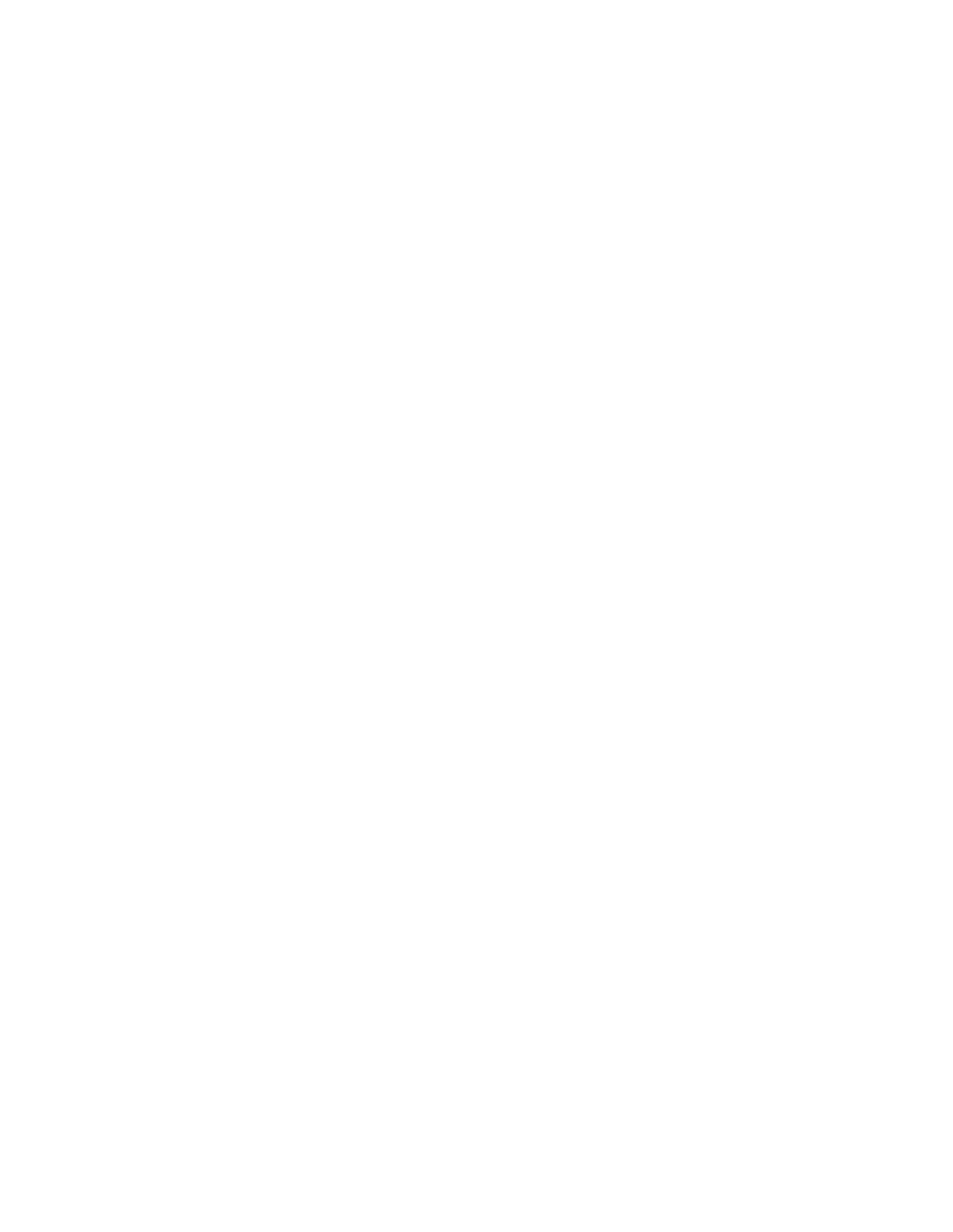#### Bat Order | Player | Inning | PlayText | LOBStatus Credit For Run PA Bases BR Bases Bases Pushed Player 4Score 1 Span 01 9.Double 02 Walk Left on 1st 05 6 08 K **Player Totals** 2 Pagan 01 4-3 ProdOut 02 4-3 05 1-4-3 08 6 **Player Totals** 3 Posey 01 3U 03 Walk ++Home-4-Error 05 4-3 08 6-3 **Player Totals** 4 Pence 01 | .HomeRun L-CF 03 9.Single +FO'd-1-4 06 6-3 09 K **Player Totals** 5 Crawford 01 4 03 1-4-FO +DP'd-3-6-3 06 3U 09 6-3 **Player Totals** 6 Panik 02 **HBP** +3rdWP 03 3-6-3-DP 06 K 09 5-3 **Player Totals** 7 Nunez 02 | 1-3 ProdOut 04 3U 07 6-3 **Player Totals** 8 Belt 02 | Walk +2ndWP | Left on 2nd 04 3 07 K **Player Totals** 9 Samardzija 02 8-SacFly 04 K **Player Totals** Parker 07 K **Player Totals Grand Total**  $0 \qquad \qquad 2 \qquad \qquad 2 \qquad \qquad 0 \qquad \qquad 4$ 0 0 0 1 0 0 0 0 0 0 0 0 0 0 0 0 0 3 2 0 5  $0 \qquad 0 \qquad 0 \qquad 1 \qquad 1$ 0 0 0 0 0 0 0 0 0 0 0 0 0 0 0 0 0 0  $\boxed{0}$   $\boxed{0}$   $\boxed{1}$   $\boxed{1}$ 0 0 0 0 0 0 1 1 3 0 5 0 0 0 0 0 0 0 0 0 0 0 0  $\frac{1}{1}$   $\frac{3}{1}$   $\frac{0}{5}$ 2 4 0 5 11 0 1 0 1 2 0 0 0 0 0 0 0 0 0 0 0 0  $2$  5 0 6 13 0 0 0 0 0 0 0 1 0 1 2 0 0 0 0 0 0 0 0 0 0 0 0  $\boxed{0}$  1  $\boxed{0}$  1 2 0 1 3 0 4 0 0 -1 -1 0 0 0 0 0 0 0 0 0 0 0 0  $\boxed{0}$   $\boxed{1}$   $\boxed{3}$   $\boxed{1}$   $\boxed{3}$  $0 \qquad \qquad 0 \qquad \qquad 0 \qquad \qquad 1 \qquad \qquad 1$ 0 0 0 0 0 0 0 0 0 0 0 0  $\boxed{0}$   $\boxed{0}$   $\boxed{1}$   $\boxed{1}$ 0 1 1 0 2 0 0 0 0 0 0 0 0 0 0 0 0  $\boxed{0}$  1  $\boxed{1}$   $\boxed{0}$  2 1 0 0 1 2 0 0 0 0 0 0 1 0 0 1 2 0 0 0 0 0 0  $\overline{0}$   $\overline{0}$   $\overline{0}$   $\overline{0}$   $\overline{0}$   $\overline{0}$   $\overline{0}$  $\frac{4}{9}$   $\frac{9}{9}$   $\frac{9}{34}$ Detail by Bat Order/Player

## SF - 4Base-Scorecard: CHC133 - 09-01-16 - SF 4 @ CHC 5

\*WP:Smith-LP:Strickland-Sv:Edwards-CHCrec86-47-PenceisTopContributorinSFloss-FowlerforCHC